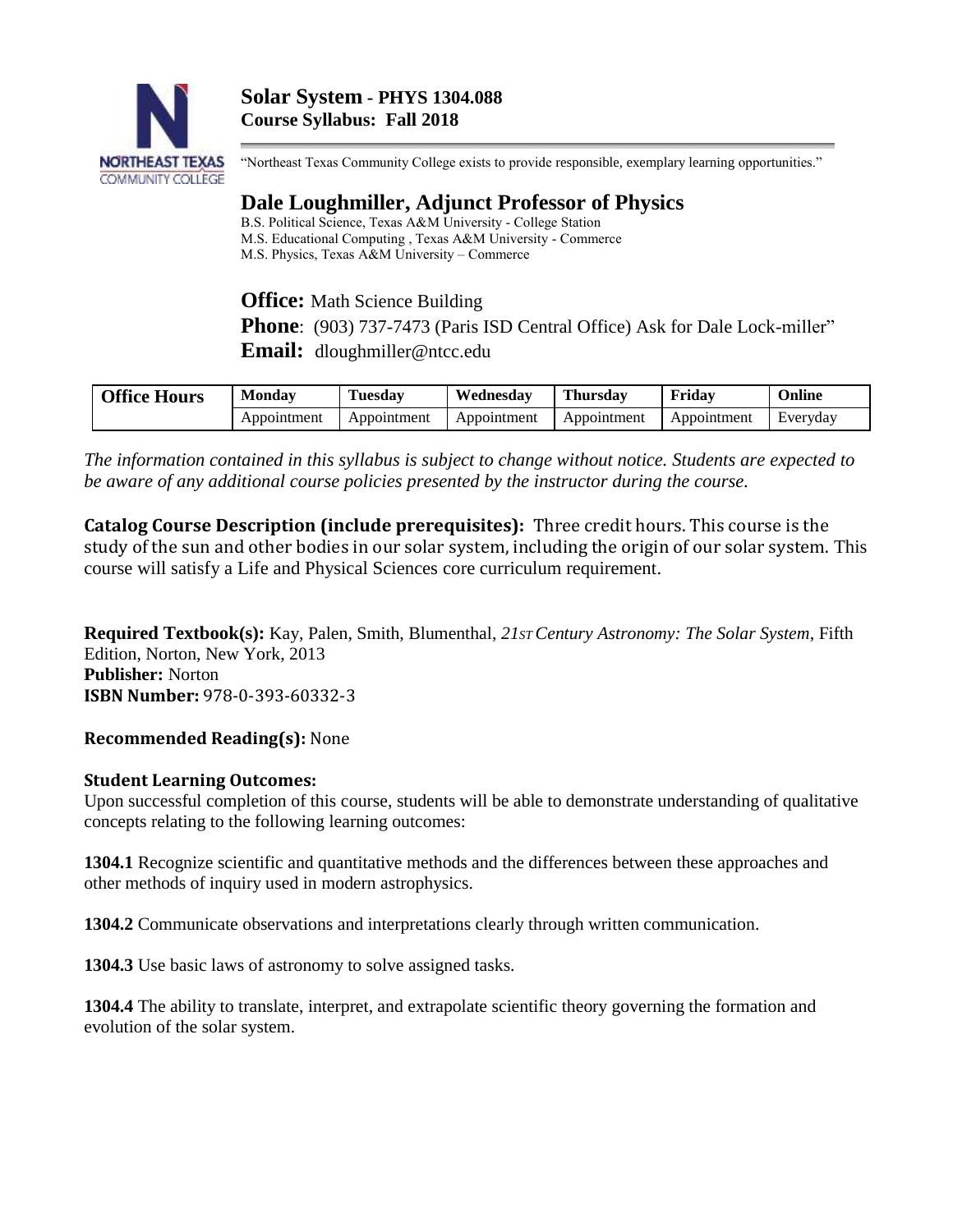## **Core Curriculum Purpose and Objectives:**

Through the core curriculum, students will gain a foundation of knowledge of human cultures and the physical and natural world; develop principles of personal and social responsibility for living in a diverse world; and advance intellectual and practical skills that are essential for all learning.

Courses in the foundation area of mathematics focus on quantitative literacy in logic, patterns, and relationships. In addition, these courses involve the understanding of key mathematical concepts and the application of appropriate quantitative tools to everyday experience.

## **College Student Learning Outcomes:**

### Critical Thinking Skills

**CT.1** Students will demonstrate the ability to 1) analyze complex issues, 2) synthesize information, and 3) evaluate the logic, validity, and relevance of data.

### Communication Skills

**CS.1** Students will effectively develop, interpret and express ideas through written communication.

## Empirical and Quantitative Skills

- **EQS.1** Students will manipulate numerical data or observable facts by organizing and converting relevant information into mathematical or empirical form.
- **EQS.2** Students will analyze numerical data or observable facts by processing information with correct calculations, explicit notations, and appropriate technology.
- **EQS.3** Students will draw informed conclusions from numerical data or observable facts that are accurate, complete, and relevant to the investigation.

### Teamwork

 **TW.1** Students will consider different viewpoints as a member of a team and work with others to support and accomplish a shared goal.

## **SCANS Skills:**

N/A

### **Lectures & Discussions:**

As this course is an online format, face-to-face lectures are not required. Your laboratory exercises will be completed using the Starry Nights software and the workbook listed above with the class textbook.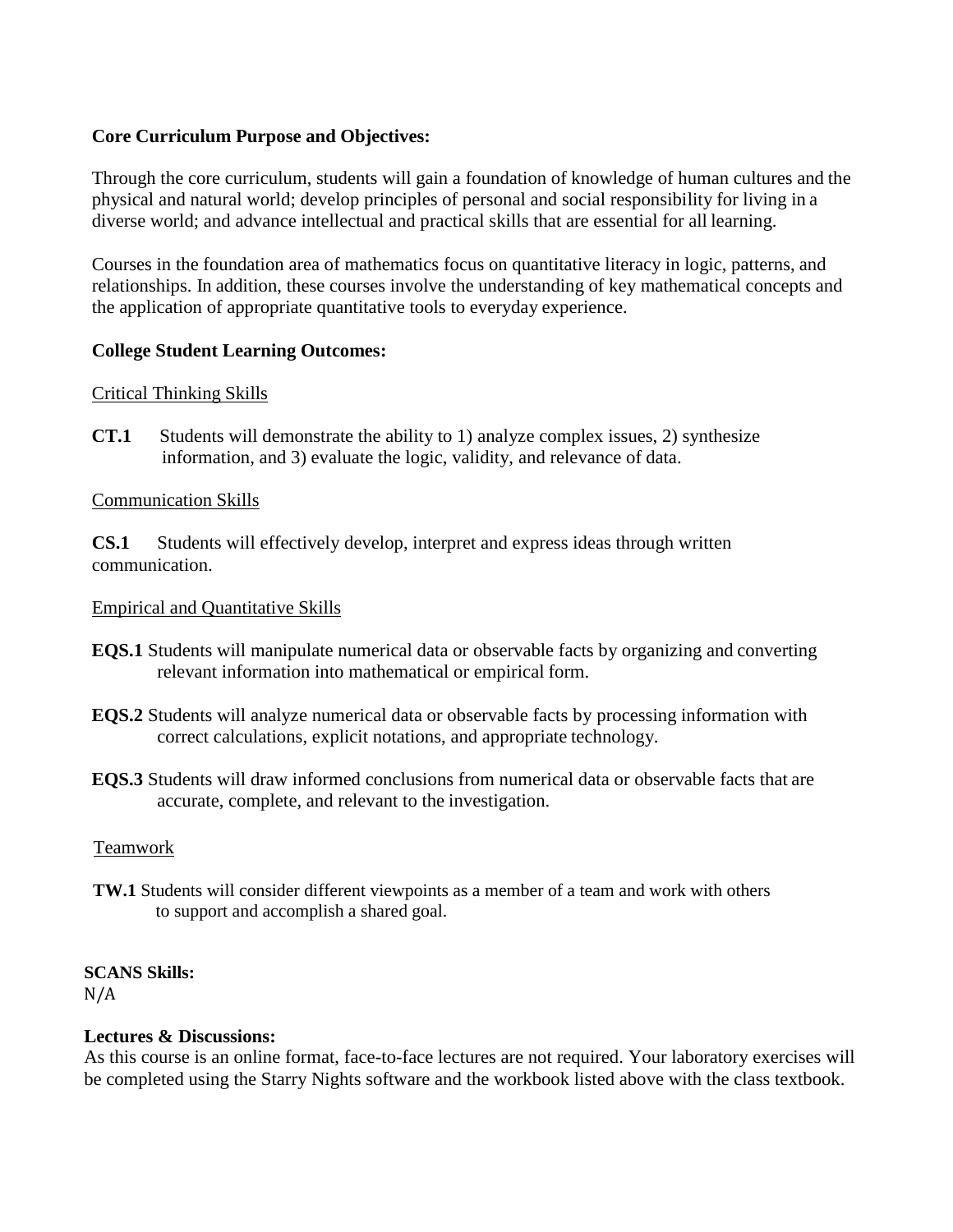## **Evaluation/Grading Policy:**

The student's semester grade will use the following percentages:

Homework Assignments 20% Chapter Quizzes 10% Laboratory Assignments 20% Test Average 50%

## **Tests/Exams:**

There will be a Mid-Term Exam and a Final Exam. The Mid-Term Exam will cover Chapters 1-7 and the Final Exam will cover Chapters 8-14. These will be **exams** that will require using Respondus Browser.

## **Assignments:**

Each chapter will have a reading review homework assignments as well as a process of science and exploration assignment. A web exploration assignment will be submitted each week from which you will have a choice of at least three different topics. A chapter quiz will also be taken each week.

## **Other Course Requirements: (None)**

## **Student Responsibilities/Expectations:**

This course requires a concerted effort by the student to manage their time wisely. The student should setup a weekly schedule of 2-3 hours of study to be successful in this course. Two to three hours per week is minimal time necessary for reading, doing homework assignments and laboratory assignments.

### **NTCC Academic Honesty Statement:**

"Students are expected to complete course work in an honest manner, using their intellects and resources designated as allowable by the course instructor. Students are responsible for addressing questions about allowable resources with the course instructor. NTCC upholds the highest standards of academic integrity. This course will follow the NTCC Academic Honesty policy stated in the Student Handbook."

### **Academic Ethics**

The college expects all students to engage in academic pursuits in a manner that is beyond reproach. Students are expected to maintain complete honesty and integrity in their academic pursuit. Academic dishonesty such as cheating, plagiarism, and collusion is unacceptable and may result in disciplinary action. Refer to the student handbook for more information on this subject.

## **ADA Statement:**

It is the policy of NTCC to provide reasonable accommodations for qualified individuals who are students with disabilities. This College will adhere to all applicable federal, state, and local laws, regulations, and guidelines with respect to providing reasonable accommodations as required to afford equal educational opportunity. It is the student's responsibility to request accommodations. An appointment can be made with Shannin Garrett, Academic Advisor/Coordinator of Special Populations located in the College Connection. She can be reached at 903-434-8218. For more information and to obtain a copy of the Request for Accommodations, please refer to the [NTCC website -](http://www.ntcc.edu/index.php?module=Pagesetter&func=viewpub&tid=111&pid=1) Special [Populations.](http://www.ntcc.edu/index.php?module=Pagesetter&func=viewpub&tid=111&pid=1)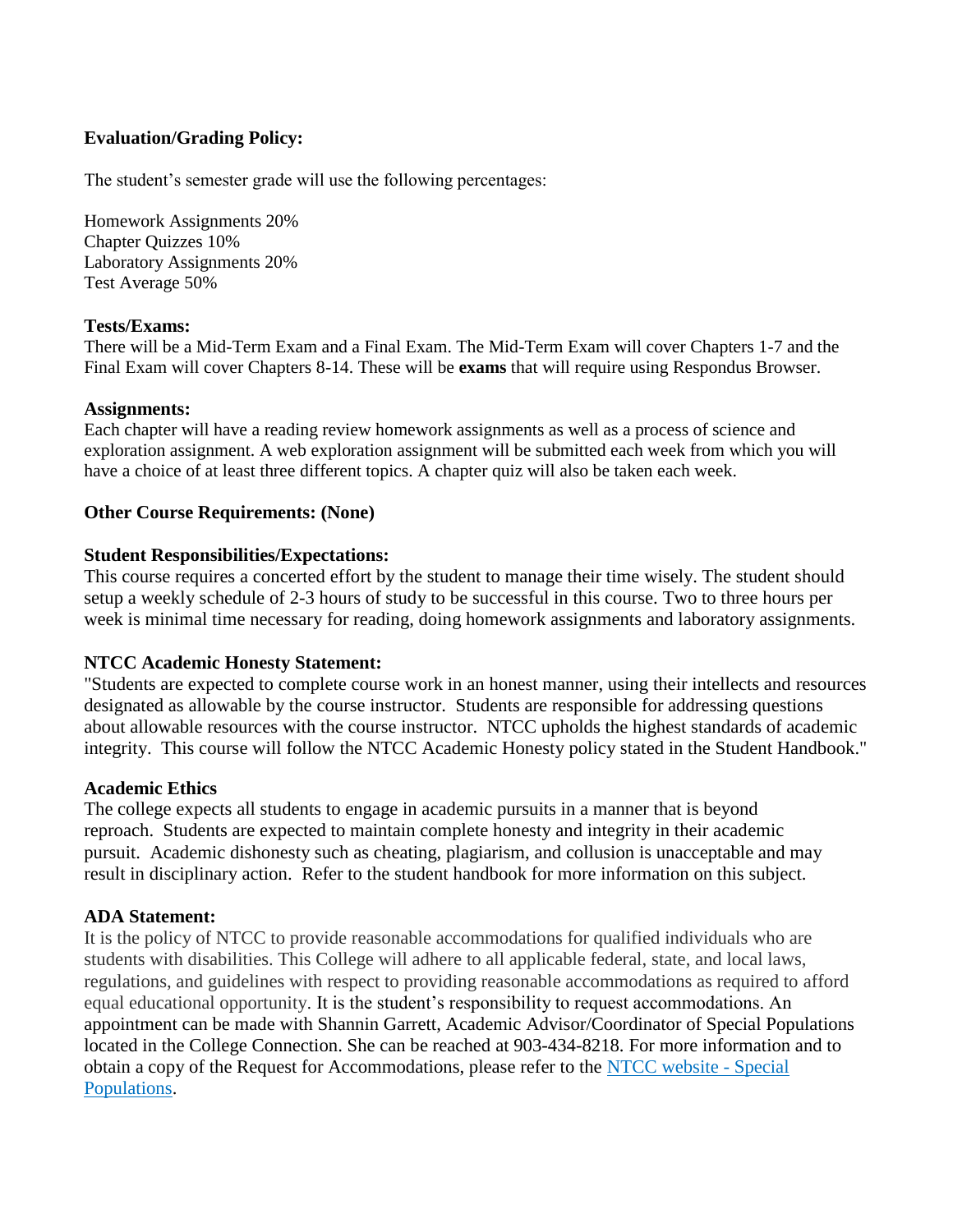## **Family Educational Rights And Privacy Act** (**Ferpa**):

The Family Educational Rights and Privacy Act (FERPA) is a federal law that protects the privacy of student education records. The law applies to all schools that receive funds under an applicable program of the U.S. Department of Education. FERPA gives parents certain rights with respect to their children's educational records. These rights transfer to the student when he or she attends a school beyond the high school level. Students to whom the rights have transferred are considered "eligible students." In essence, a parent has no legal right to obtain information concerning the child's college records without the written consent of the student. In compliance with FERPA, information classified as "directory information" may be released to the general public without the written consent of the student unless the student makes a request in writing. Directory information is defined as: the student's name, permanent address and/or local address, telephone listing, dates of attendance, most recent previous education institution attended, other information including major, field of study, degrees, awards received, and participation in officially recognized activities/sports.

### **Other Course Policies:**

Lack of participation, two or more weeks without completing any assignments, can be considered a lack of attendance and may be subject to being withdrawn from the course.